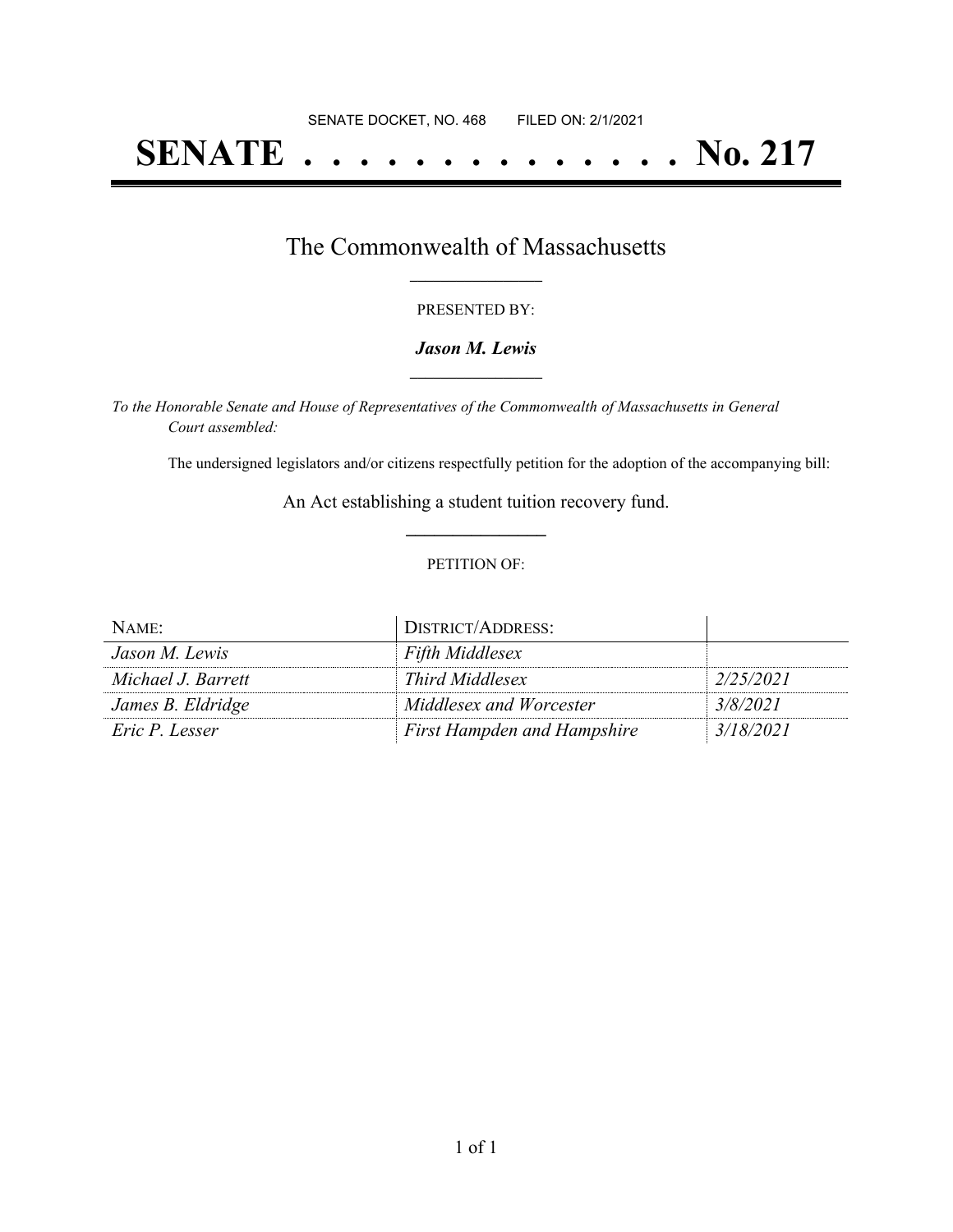## SENATE DOCKET, NO. 468 FILED ON: 2/1/2021

## **SENATE . . . . . . . . . . . . . . No. 217**

By Mr. Lewis, a petition (accompanied by bill, Senate, No. 217) of Jason M. Lewis, Michael J. Barrett, James B. Eldridge and Eric P. Lesser for legislation relative to establish a student tuition recovery fund for students from certain for-profit schools. Consumer Protection and Professional Licensure.

### [SIMILAR MATTER FILED IN PREVIOUS SESSION SEE SENATE, NO. *164* OF 2019-2020.]

## The Commonwealth of Massachusetts

**In the One Hundred and Ninety-Second General Court (2021-2022) \_\_\_\_\_\_\_\_\_\_\_\_\_\_\_**

**\_\_\_\_\_\_\_\_\_\_\_\_\_\_\_**

An Act establishing a student tuition recovery fund.

Be it enacted by the Senate and House of Representatives in General Court assembled, and by the authority *of the same, as follows:*

- 1 Chapter 12 of the General Laws is hereby amended by inserting after Section 11N thereof
- 2 the following new section:-
- 3 Section 11O. (a) As used in this section, the following words shall, unless the context

4 clearly requires otherwise, have the following meanings:

5 "Assessment," the amount a for-profit school is required to pay to the Student Tuition

6 Recovery Fund.

7 "Board of Higher Education," the board of higher education established in Section 4 of 8 Chapter 15A.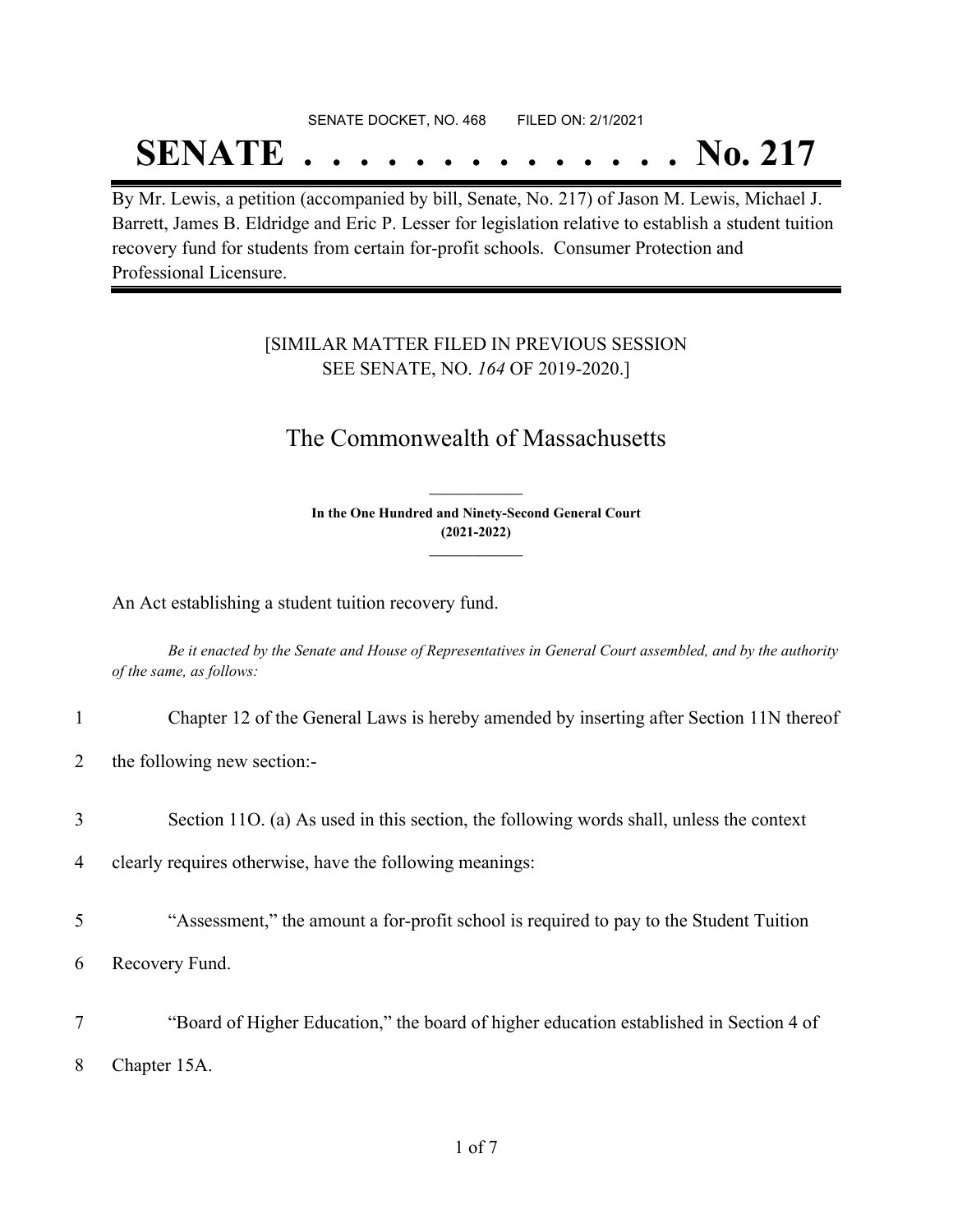"Cost of attendance," the same meaning as defined in 20 U.S.C. section 1087ll.

 "Division of Professional Licensure," the division of professional licensure established in Section 8 of Chapter 13.

 "Economic loss," pecuniary loss which is equivalent to the cost of attendance, plus any amount the institution collected from the student and failed to pay to third parties on behalf of the student for license fees or any other purpose, excluding grants provided by government agencies for which the student's eligibility for further grants is not changed by prior grant receipt, and excluding legal fees, attorney fees, court costs, arbitration fees, or non-pecuniary damages such as inconvenience, aggravation, emotional distress, or punitive damages.

 "For-profit school," a private post-secondary institution established, operated, or incorporated for profit-making purposes, including any for-profit institution of higher education that offers courses for credit or programs leading to a certificate, diploma, or degree. This shall include all private post-secondary institutions established, operated, or incorporated for profit- making purposes that advertise or do business within Massachusetts, including schools that provide programs, services, courses, or instruction, in whole or in part, through electronic means or on the Internet to students residing in Massachusetts, regardless of whether such schools maintain a campus, facility, or physical presence in Massachusetts; are licensed to operate, either by the Division of Professional Licensure or the equivalent regulatory or licensing body in 27 another jurisdiction; or are authorized by the Board of Higher Education, or the equivalent regulatory or licensing body in another jurisdiction, to grant degrees.

"Fund," the Student Tuition Recovery Fund established in subsection (b).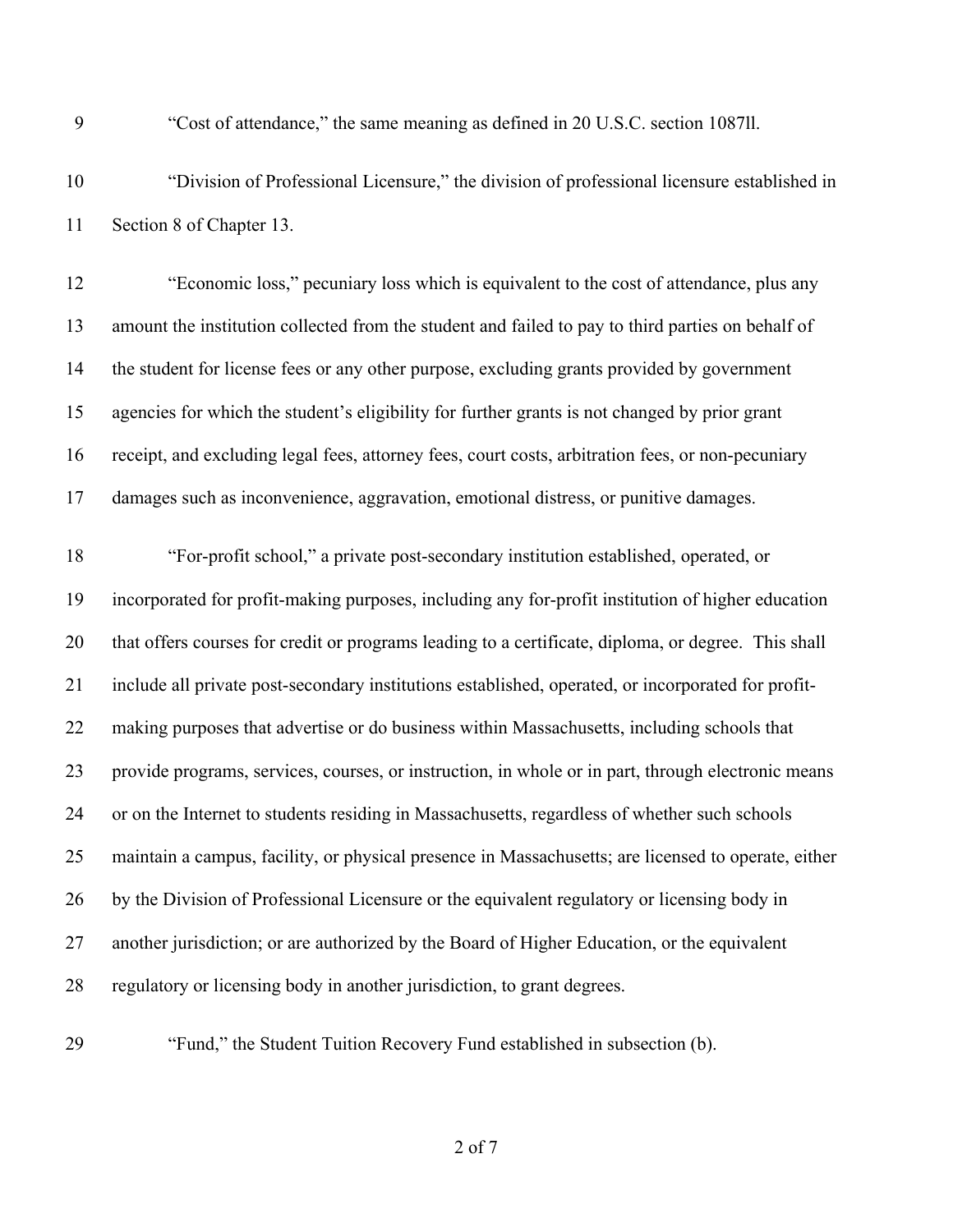"Person injured," a student of a for-profit school which charges prepaid tuition who suffered an economic loss because of the school's discontinuation of one or more of its educational programs, failure to fulfill its contractual obligations, failure to comply with licensing requirements and provisions pursuant to section 263 of chapter 112, failure to comply with prohibitions against unfair and deceptive practices as provided in 940 C.M.R 31.00 et seq., or conduct that would provide the person with a defense to repayment or false certification discharge of federal student loans under federal law; provided that "person injured" shall include, without limitation:

 (i) any student who was enrolled in a school's educational program or on a medical or approved leave of absence at the time that the program was discontinued, as applicable, who did not complete the program of study through a teach-out at another school approved either by the Division of Professional Licensure or the Board of Higher Education or by transferring all academic credits or hours earned to another school so approved;

 (ii) any student who withdrew from a school's educational program within the 120-day period before the program was discontinued or within a period longer than 120 days if the attorney general determines there was a decline in the quality of education during that time period prior to discontinuation and thus authorizes a longer eligibility period;

 (iii) any student to whom a school has failed to pay or reimburse proceeds received by the school in excess of tuition and other costs;

 (iv) any student who has been awarded restitution, a refund, a loan defense or discharge, or other monetary award by an arbitrator, court, or the federal government, based on a violation of section 263 of chapter 112, a violation of 940 C.M.R 31.00 et seq., or conduct that provided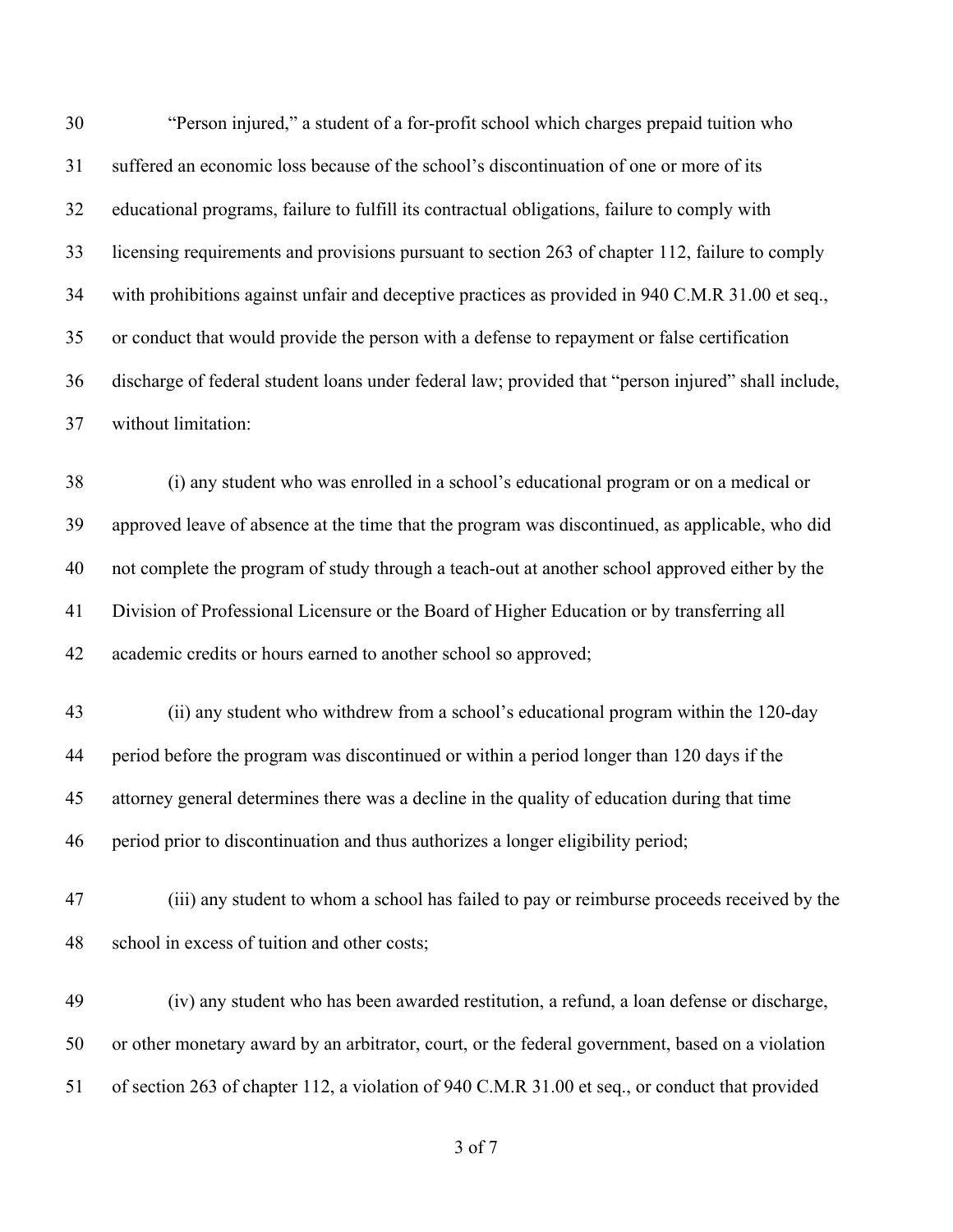| 52 | the person with a defense to repayment or false certification discharge of federal student loans     |
|----|------------------------------------------------------------------------------------------------------|
| 53 | under federal law, but who has been unable to either collect the award or obtain relief for the full |
| 54 | amount of their economic loss;                                                                       |
| 55 | (v) any student who is covered by government findings that would make them eligible for              |
| 56 | a borrower defense to repayment of federal student loans;                                            |
| 57 | (vi) any student who has been unable to collect a refund from a school in accordance with            |
| 58 | the provisions of section 13K of chapter 255; or                                                     |
| 59 | (vii) any student who was enrolled in a school's educational program who did not meet                |
| 60 | the program's minimum entrance requirements.                                                         |
| 61 | "Prepaid tuition," money advanced to an educational institution before it provides its               |
| 62 | service.                                                                                             |
| 63 | "School," a for-profit school as defined in this section.                                            |
| 64 | (b) There shall be a Student Tuition Recovery Fund established and administered by the               |
| 65 | attorney general. The fund shall fully reimburse all persons injured, who may recover from the       |
| 66 | fund an amount not to exceed their actual economic loss sustained. The attorney general shall        |
| 67 | promulgate rules and regulations necessary to administer the fund. In administering the fund, the    |
| 68 | attorney general may:                                                                                |
| 69 | (1) pursue a lender, holder, guarantee agency, or the United States Department of                    |
| 70 | Education for the full or partial cancellation or discharge of student loan obligations to relieve   |
| 71 | students of economic loss and thereby reduce the liability of the fund;                              |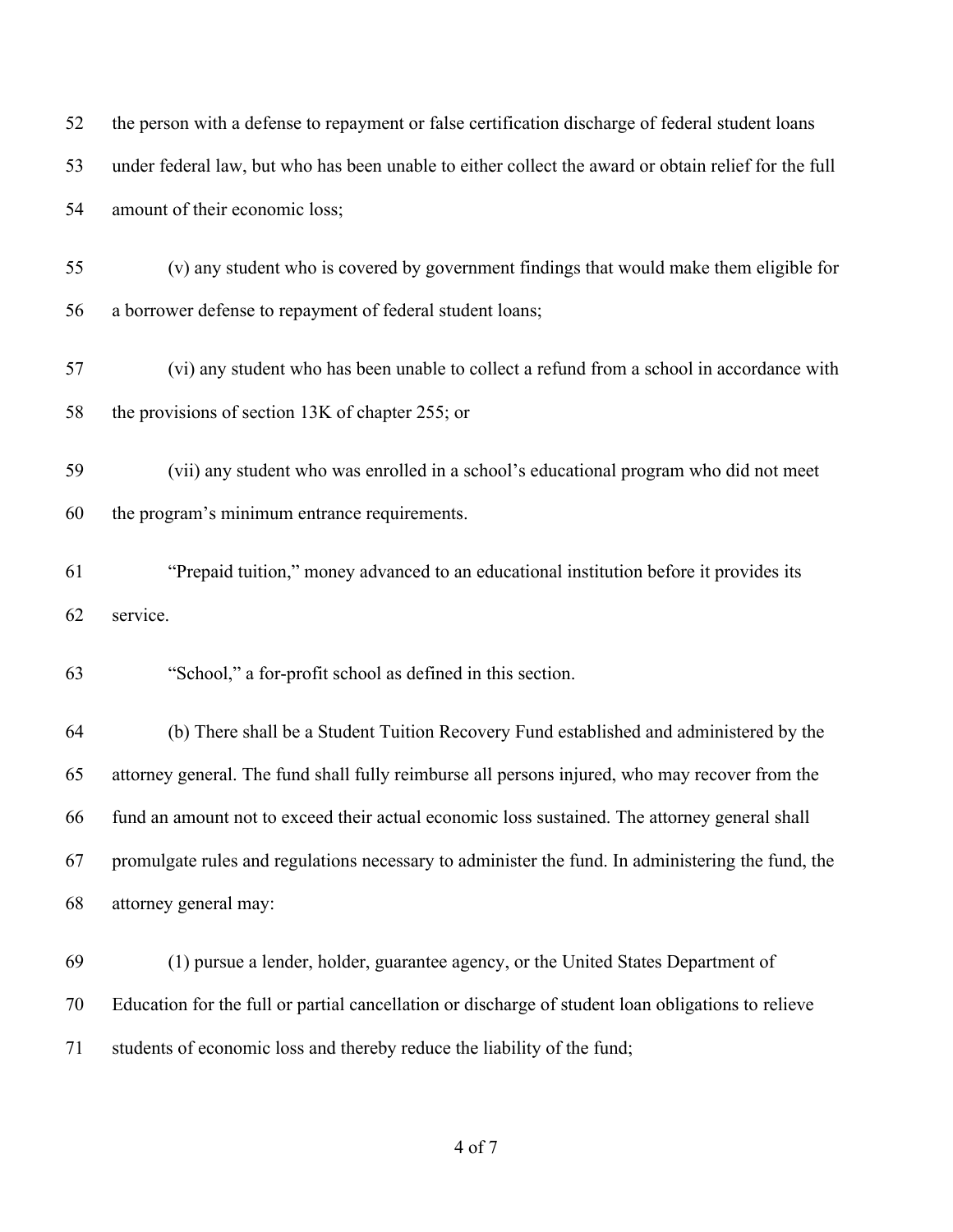(2) after notifying the student, pay a student's claim directly to the lender, holder,

 guarantee agency, or the United States Department of Education under a federally guaranteed student loan program; provided, however, that the payment must satisfy all or a commensurate part of the student's loan obligations related to attendance at the institution for which the claim was filed;

 (3) delay the payment of a claim pending the resolution of its attempt to obtain a cancellation or discharge of the claimant's student loan obligation; provided, however, the attorney general shall not delay payment of the claim if the attorney general has notice of any adverse action that is not stayed taken against the claimant, including the commencement of a civil or administrative action, tax offset, the enforcement of a judgment, or the denial of any government benefit, provided that there are sufficient funds available to pay the claim.

 (c) Each for-profit school which collects prepaid tuition shall annually pay an assessment to the fund in an amount consistent with the following:

(1) Each new for-profit school shall make an initial payment of \$2,500 into the fund.

 (2) Beginning in the year that begins on January 1, 2018, each for-profit school in operation shall make a payment into the fund in the amount of 0.25 percent of the school's gross tuition and fees received by the school during the prior year,

 (3) Beginning in the year that begins on January 1, 2019, and for each year thereafter, each for-profit school in operation shall make a payment into the fund in an amount determined by the attorney general as necessary to meet the fund's needs, provided that the amount shall not exceed 0.5 percent of a school's gross tuition and fees received by the school during the prior year.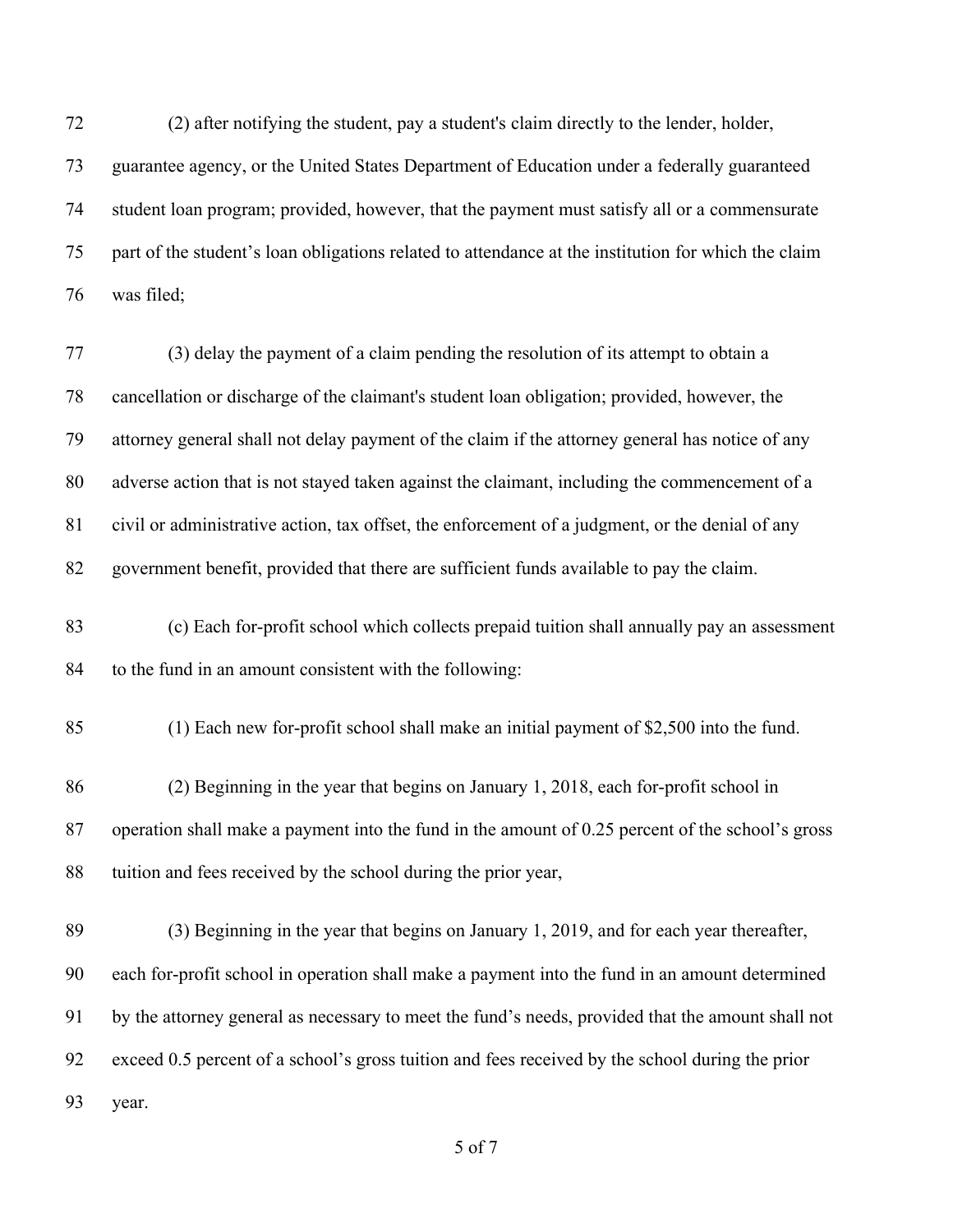(4) The minimum amount of the annual payment into the fund is \$250, to be paid by each school.

 (d) The attorney general shall make an accounting at the end of each year. If at the end of any year, the accounting indicates that the fund contains \$5,000,000 or more, then during the next year an assessment may not be made against the schools. If the moneys in the fund are insufficient to satisfy duly authorized claims, the attorney general may reassess the schools as necessary, in addition to the annual assessment, and the schools shall pay the additional amounts assessed.

 (e) A person injured by a for-profit school is eligible to submit a claim against the fund. A claim against the fund shall not be commenced later than six years after the date upon which the person injured formally separated from the school. If the attorney general determines that a claim is valid, the attorney general shall pay the claim in the amount it considers reasonable. The money deposited in the fund shall be continuously appropriated to the attorney general to carry out the purposes of the fund. The attorney general may use up to five percent of the fund per year to administer the fund.

 (f) For those for-profit schools licensed to operate by the Division of Professional Licensure, pursuant to Section 263 of Chapter 112, the division may not issue a license to, and may revoke any certificate of approval previously issued to, a school that fails to pay an assessment or reassessment to the fund.

 (g) For those for-profit schools authorized to grant degrees by the Board of Higher Education, pursuant to Sections 30A and 31A of Chapter 69, the board may not approve, or may